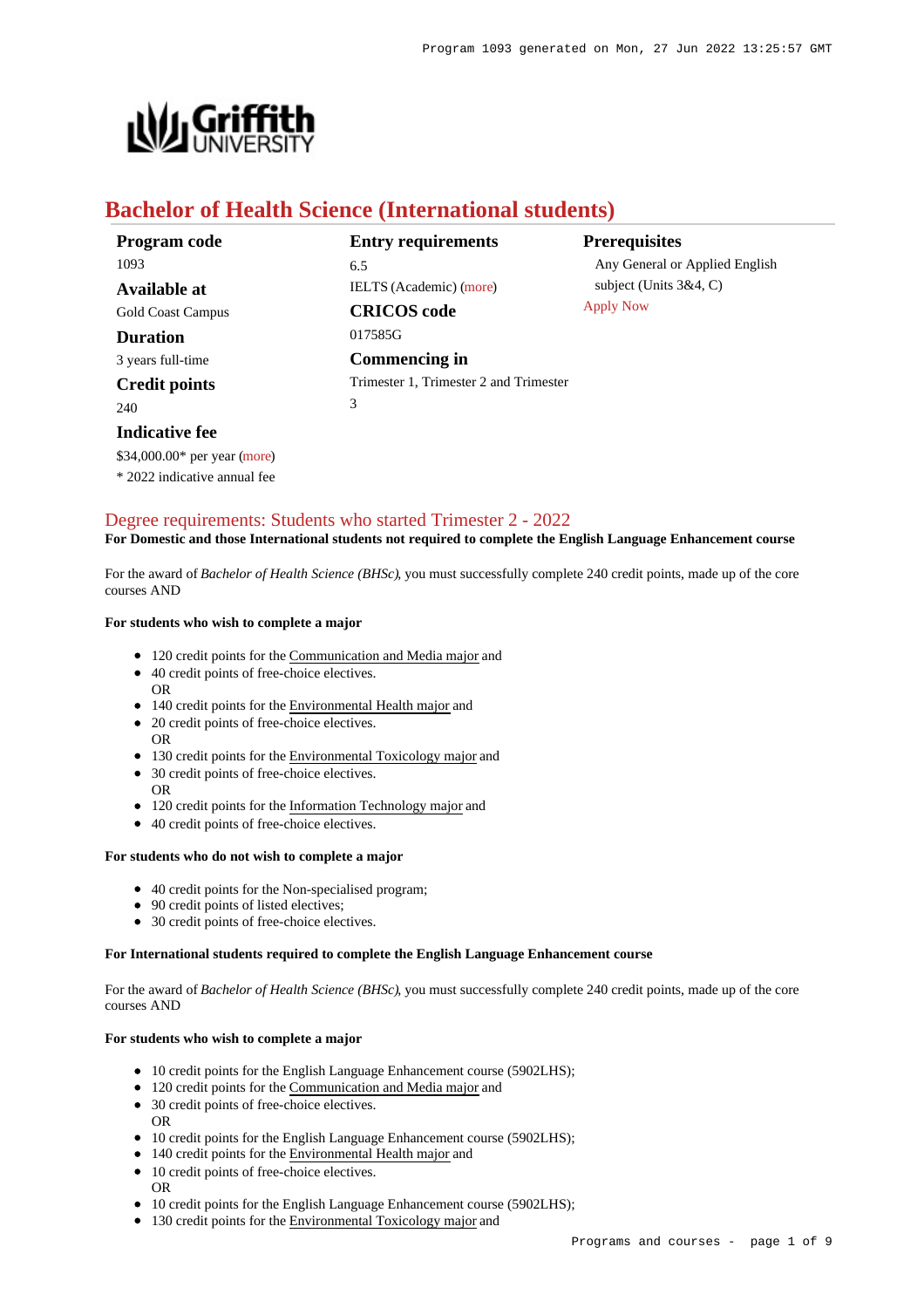- 20 credit points of free-choice electives. OR
- 10 credit points for the English Language Enhancement course (5902LHS);
- 120 credit points for the Information Technology major and
- 30 credit points of free-choice electives.

#### **For students who do not wish to complete a major**

- 10 credit points for the English Language Enhancement course (5902LHS);
- 40 credit points for the Non-specialised program;
- 90 credit points of listed electives;
- 20 credit points of free-choice electives.

#### **Other program requirements**

You must successfully complete:

- no more than 100 credit points of Level 1 courses (the first digit of a course code denotes the level);
- at least 60 credit points of Level 3 courses or higher.

This degree may be awarded **with Distinction** where a student achieves a minimum program GPA of 6.5 with no failed courses. The words 'This award was achieved with Distinction' will be recorded on the testamur.

#### **Australian Qualifications Framework (AQF) Level and Type**

The [Australian Qualifications Framework](http://www.aqf.edu.au/) (AQF) is the national policy for regulated qualifications in Australian education and training. This qualification is accredited as an AQF Level 7 - Bachelor Degree.

#### **English Language Enhancement**

All undergraduate International students are required to complete an **English Language Enhancement (ELE) course** unless specific criteria are met as specified in Section 1.2 of the *[Bachelor Degree Policy - Schedule 1: Requirement to Complete the](http://policies.griffith.edu.au/pdf/Bachelor Degree Policy Schedule 1.pdf) [English Language Enhancement Course](http://policies.griffith.edu.au/pdf/Bachelor Degree Policy Schedule 1.pdf)*.

The following course must be completed in the first trimester of study:

[5902LHS Language and Communication for Health](https://www148.griffith.edu.au/Course/5902LHS)

Advice regarding the requirement to complete the ELE course is available via the *myGriffith* portal (in the To Do List).

#### **Students whose first language is English are not permitted to undertake this ELE course.**

# [Program learning outcomes](https://www148.griffith.edu.au/programs-courses/Program/1093/Courses/International#programLearningOutcomes)

**Program learning outcomes**

[Program Learning Outcomes](https://www.griffith.edu.au/__data/assets/pdf_file/0017/134522/PLO-general-advice.pdf) communicate to the community the value of the Griffith educational experience as benchmarked against national qualification standards.

[Program Learning Outcomes for this award](https://www.griffith.edu.au/__data/assets/pdf_file/0029/295625/BHealth-Science-PLO-L7.pdf) describe the knowledge, skills and the application of knowledge and skills you will acquire through studying the Griffith program of your choice.

## [Course list: Students starting Trimester 2 - 2022](https://www148.griffith.edu.au/programs-courses/Program/1093/Courses/International#course-list-content)

**Course offering information in program structures is a guide only. Please check the actual offering information in the Course Catalogue.**

**Note: Students must check the prerequisite and incompatible requirements before selecting any course within this program.**

#### **English Language Enhancement course**

Students required to undertake the English Language Enhancement course must complete 5902LHS in their first trimester of study. The English Language Enhancement course is to be taken in place of a Free-choice elective in your program.

| <b>Trimester</b> |         | Course code Requirement    | Course title                          | $\mathbf{m}$ |
|------------------|---------|----------------------------|---------------------------------------|--------------|
| Tri 2            | 5902LHS | <b>English Enhancement</b> | Language and Communication for Health |              |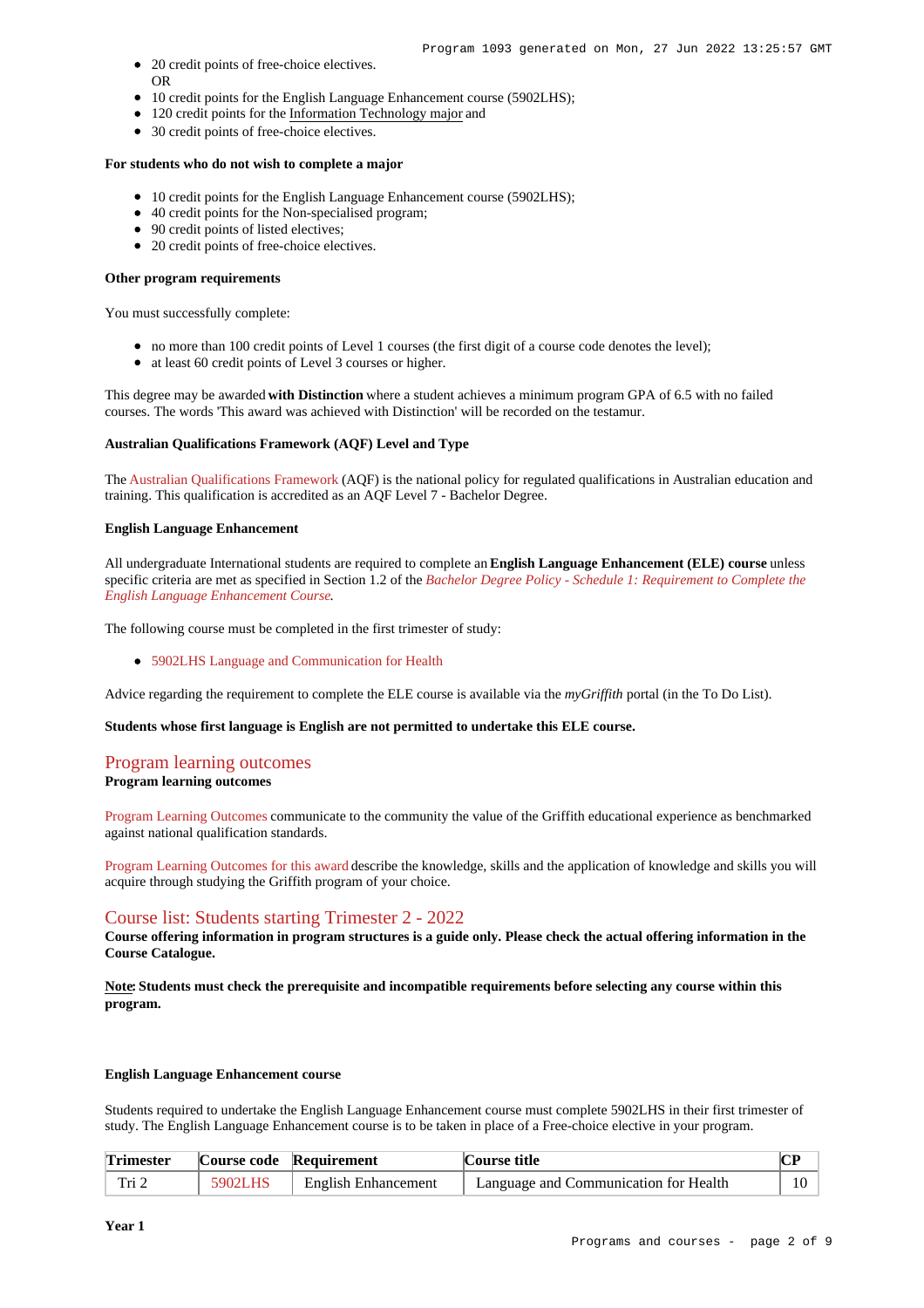| <b>Trimester</b> | <b>Course code</b> | Requirement     | Course title                                           | CР |
|------------------|--------------------|-----------------|--------------------------------------------------------|----|
| Tri 2            | 1001MSC            | Core to Program | Chemistry of Biological Systems I                      | 10 |
| Tri 2            | 1014MSC            | Core to Program | Cells, Tissues and Regulation                          | 10 |
| Tri 2            | 1016MSC            | Core to Program | Anatomy and Physiology Systems I                       | 10 |
| Tri 2            | 1205MED            | Core to Program | Health Challenges for the 21st Century<br>(see Note 1) | 10 |
| Tri 3            | 1002MSC            | Core to Program | Introduction to Biomedical Data Analysis               | 10 |
| Tri 3            | 1005MSC            | Core to Program | Genes and Disease                                      | 10 |
| Tri 3            | 1015MSC            | Core to Program | Chemistry of Biological Systems II                     | 10 |
| Tri 3            | 1017MSC            | Core to Program | Anatomy and Physiology Systems II                      | 10 |

You must complete the following courses:

Note 1: Students required to complete the English Language Enhancement course must complete 5902LHS in place of 1205MED in their first Trimester of study.

#### **Program options (for Years 2-3)**

You must complete the one of following options:

| <b>Trimester</b> | <b>Course code</b> | Requirement Course title |                                                       | CP  |
|------------------|--------------------|--------------------------|-------------------------------------------------------|-----|
| Tri 1,2          |                    |                          | Health Science (without a major) courses (see Note 1) | 40  |
|                  |                    |                          | <b>AND</b>                                            |     |
| Tri 1,2          |                    |                          | Listed electives                                      | 90  |
|                  |                    |                          | <b>AND</b>                                            |     |
| Tri 1,2          |                    |                          | Free-choice electives                                 | 30  |
|                  |                    |                          | <b>OR</b>                                             |     |
| Tri 1,2          |                    |                          | Communication and Media major courses (see Note 1)    | 120 |
|                  |                    |                          | <b>AND</b>                                            |     |
| Tri 1,2          |                    |                          | Free-choice electives                                 | 40  |
|                  |                    |                          | <b>OR</b>                                             |     |
| Tri 1,2          |                    |                          | Environmental Health major courses (see Note 1)       | 140 |
|                  |                    |                          | <b>AND</b>                                            |     |
| Tri 1,2          |                    |                          | Free-choice electives                                 | 20  |
|                  |                    |                          | <b>OR</b>                                             |     |
| Tri 1,2          |                    |                          | Environmental Toxicology major courses (see Note 1)   | 130 |
|                  |                    |                          | <b>AND</b>                                            |     |
| Tri 1,2          |                    |                          | Free-choice electives                                 | 30  |
|                  |                    |                          | <b>OR</b>                                             |     |
| Tri 1,2          |                    |                          | Information Technology major courses (see Note 1)     | 120 |
|                  |                    |                          | <b>AND</b>                                            |     |
| Tri 1,2          |                    |                          | Free-choice electives                                 | 40  |

Note 1: You must ensure that you complete a minimum of 60 credit points Level 3 courses in your entire program.

### Majors (4 available) **Communication and Media Major**

### Communication and Media **Year 2**

You must complete the following course: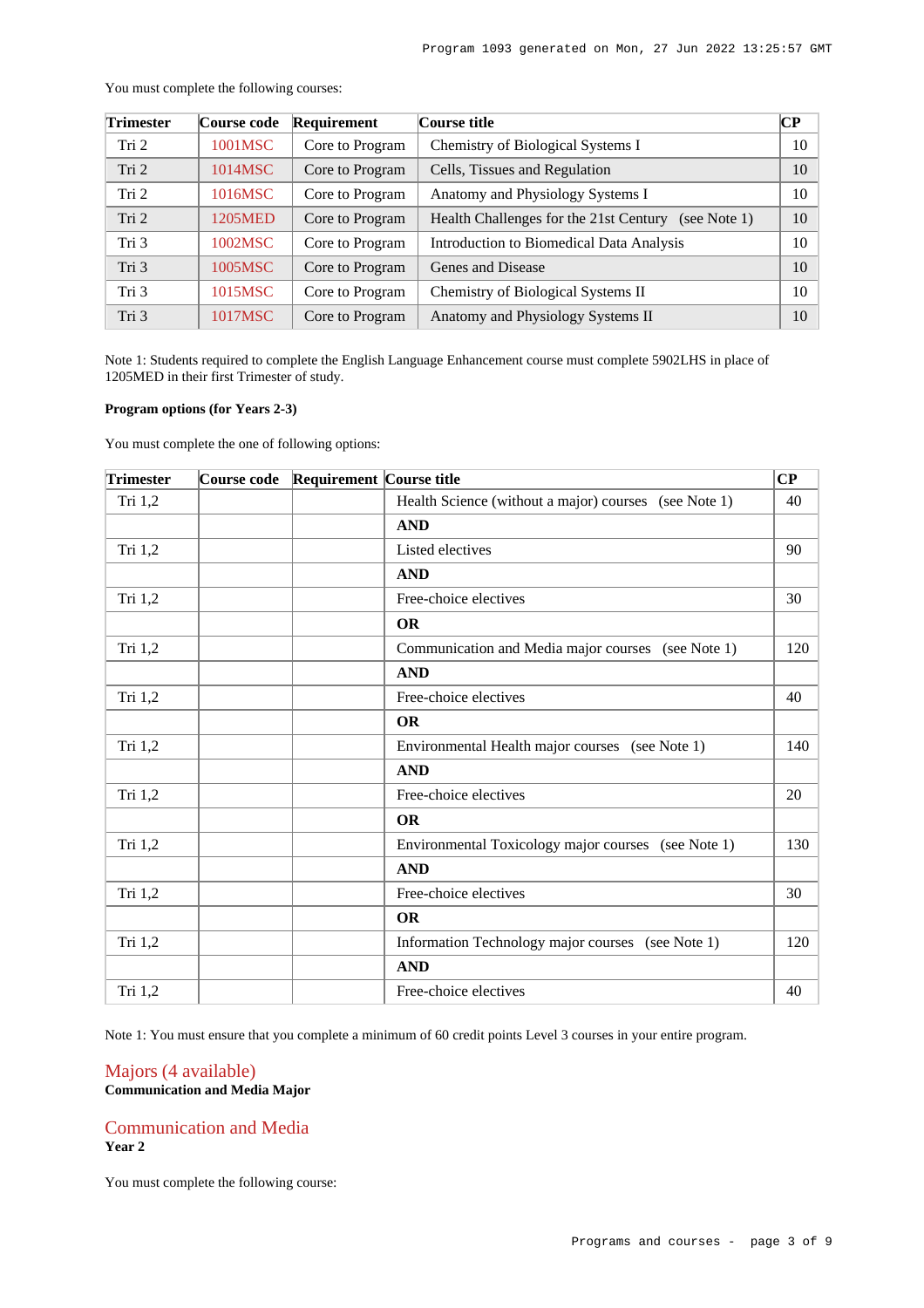Program 1093 generated on Mon, 27 Jun 2022 13:25:57 GMT

| <b>Trimester</b> | Course code    | Requirement   | Course title                                 | $\bf CP$ |
|------------------|----------------|---------------|----------------------------------------------|----------|
| Tri 1            | <b>2220MED</b> | Core to Major | Epidemiology                                 | 10       |
| Tri 1            |                |               | Free-choice elective (see Note 1)            | 10       |
| Tri 1            | 1505LHS        | Core to Major | Introduction to Communication and Journalism | 10       |
| Tri 2,3          | 2515LHS        | Core to Major | <b>Media Relations</b>                       | 10       |
| Tri <sub>2</sub> | 2003MSC        | Core to Major | <b>Fundamentals of Microbiology</b>          | 10       |
|                  |                |               | <b>OR</b>                                    |          |
| Tri 2            | 2007MSC        | Core to Major | Microbiology                                 | 10       |
| Tri 2            | 1512LHS        | Core to Major | <b>Communication Performance</b>             | 10       |
| Tri 2            | 2525LHS        | Core to Major | Health and Science Communication             | 10       |
| Tri 2            |                |               | Free-choice elective (see Note 1 and 2)      | 10       |

## **Year 3**

You must complete the following course:

| <b>Trimester</b> | Course code | Requirement   | Course title                                          | $\bf CP$ |
|------------------|-------------|---------------|-------------------------------------------------------|----------|
| Tri 1            | 3017MSC     | Core to Major | Clinical Perspectives in Human Health and Development | 10       |
| Tri 1            | 3121MED     | Core to Major | First Peoples Health and Practice                     | 10       |
| Tri 1            | 2505LHS     | Core to Major | <b>Ethical Communication</b>                          | 10       |
| Tri 2            | 3507LHS     | Core to Major | Human Rights Journalism and Communication             | 10       |
| Tri 1            | 3521LHS     | Core to Major | Social Media for Global Communicators                 | 10       |
| Tri 2            | 3517LHS     | Core to Major | Crisis and Disaster Communication                     | 10       |
| Tri <sub>2</sub> |             |               | Free-choice electives<br>(see Note $1$ )              | 20       |

Note 1: A minimum of 10 credit points of free-choice electives must be at Level 3 or higher.

Note 2: Students required to complete 5902LHS in their first year must complete 1205MED in place of a free-choice elective.

## **Environmental Health major**

#### Environmental Health **Year 2**

You must complete the following courses:

| <b>Trimester</b> | Course code    | Requirement   | Course title                                        | CР |
|------------------|----------------|---------------|-----------------------------------------------------|----|
| Tri 1            | 2214MED        | Core to Major | <b>Public Health Research Methods</b>               | 10 |
| Tri 1            | <b>2203ENV</b> | Core to Major | <b>Environmental Chemistry and Monitoring</b>       | 10 |
| Tri 1            | 1111MED        | Core to Major | Introduction to Environmental Health                | 10 |
| Tri 1            | <b>2220MED</b> | Core to Major | Epidemiology                                        | 10 |
| Tri 2            | 2003MSC        | Core to Major | <b>Fundamentals of Microbiology</b>                 | 10 |
|                  |                |               | <b>OR</b>                                           |    |
| Tri 2            | 2007MSC        | Core to Major | Microbiology                                        | 10 |
| Tri 2            | 2113MED        | Core to Major | Food Safety: Science and Management                 | 10 |
| Tri 2            | 3119MED        | Core to Major | <b>Environmental Toxicology and Risk Assessment</b> | 10 |
| Tri 2            | 2218MED        | Core to Major | Needs Assessment, Program Planning and Evaluation   | 10 |

## **Year 3**

You must complete the following courses: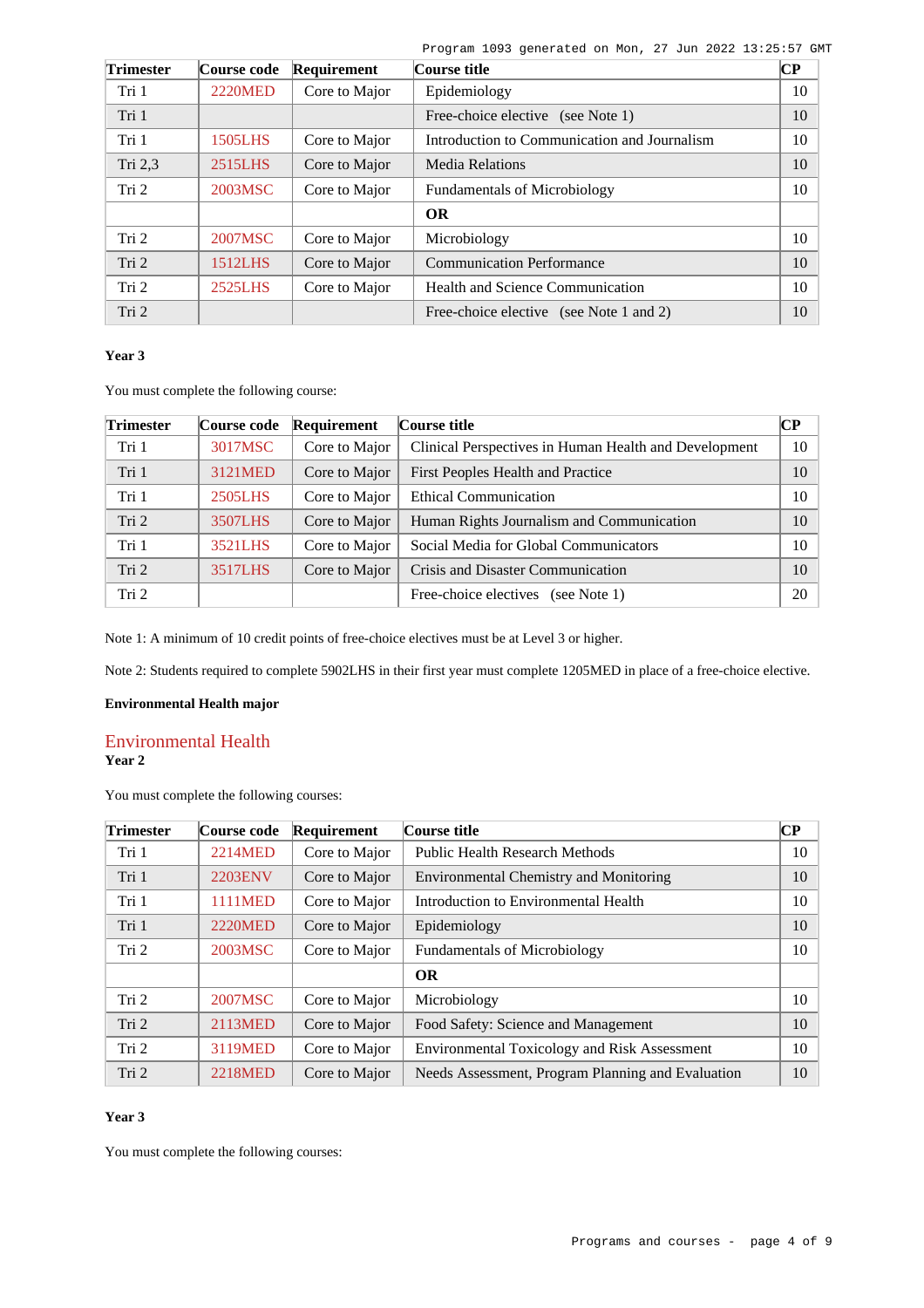|  |  | Program 1093 generated on Mon, 27 Jun 2022 13:25:57 GMT |  |  |  |  |  |  |  |
|--|--|---------------------------------------------------------|--|--|--|--|--|--|--|
|--|--|---------------------------------------------------------|--|--|--|--|--|--|--|

| <b>Trimester</b> | Course code | Requirement   | Course title                                      | $\overline{\mathbf{CP}}$ |
|------------------|-------------|---------------|---------------------------------------------------|--------------------------|
| Tri $1,3$        | 3110MED     | Core to Major | Climate Change and Public Health                  | 10                       |
| Tri 1            | 3202MED     | Core to Major | Applied Environmental Health                      | 10                       |
| Tri 1            | 3160MED     | Core to Major | <b>Environmental Health Management</b>            | 10                       |
| Tri 1            |             |               | Free-choice elective                              | 10                       |
| Tri 2            | 3013MSC     | Core to Major | <b>Infectious Disease</b>                         | 10                       |
| Tri 2            | 3135MED     | Core to Major | <b>Environmental Health Professional Practice</b> | 10                       |
| Tri 2            |             |               | Free-choice elective<br>(see Note 1)              | 10                       |
| Tri 2            | 5020LAW     | Core to Major | Urban Planning Law                                | 10                       |

Note 1: Students required to complete 5902LHS in their first year must complete 1205MED in place of a free-choice elective.

## **Environmental Toxicology major**

## Environmental Toxicology **Year 2**

You must complete the following courses:

| <b>Trimester</b> | Course code    | Requirement   | Course title                                  | $\overline{\mathbf{CP}}$ |
|------------------|----------------|---------------|-----------------------------------------------|--------------------------|
| Tri 1            | 2018PHM        | Core to Major | Pharmacology                                  | 10                       |
| Tri 1            | <b>2203ENV</b> | Core to Major | <b>Environmental Chemistry and Monitoring</b> | 10                       |
| Tri 1            | 1111MED        | Core to Major | Introduction to Environmental Health          | 10                       |
| Tri 1            | 2005MSC        | Core to Major | Biochemistry                                  | 10                       |
| Tri 2            | 2003MSC        | Core to Major | <b>Fundamentals of Microbiology</b>           | 10                       |
|                  |                |               | <b>OR</b>                                     |                          |
| Tri 2            | 2007MSC        | Core to Major | Microbiology                                  | 10                       |
| Tri 2            | <b>3202ENV</b> | Core to Major | <b>Advanced Analytical Chemistry</b>          | 10                       |
| Tri 2            |                |               | Free-choice elective<br>(see Note 1)          | 10                       |
| Tri 2            |                |               | Free-choice elective                          | 10                       |

Note 1: Students required to complete 5902LHS in their first year must complete 1205MED in place of a free-choice elective.

#### **Year 3**

You must complete the following courses:

| <b>Trimester</b> | Course code    | Requirement   | Course title                                        | CР |
|------------------|----------------|---------------|-----------------------------------------------------|----|
| Tri 1            | <b>2220MED</b> | Core to Major | Epidemiology                                        | 10 |
| Tri 1,3          | 3110MED        | Core to Major | Climate Change and Public Health                    | 10 |
| Tri 1            | <b>3201ENV</b> | Core to Major | Aquatic Chemistry and Pollution                     | 10 |
| Tri 1            | 3160MED        | Core to Major | Environmental Health Management                     | 10 |
| Tri 2            | 3013MSC        | Core to Major | Infectious Disease                                  | 10 |
| Tri 2,3          | <b>2212ENV</b> | Core to Major | Ecotox and Impact Assessment (offered online)       | 10 |
| Tri 2            | 3119MED        | Core to Major | <b>Environmental Toxicology and Risk Assessment</b> | 10 |
| Tri 2            |                |               | Free-choice elective                                | 10 |

## **Information Technology major**

## Information Technology **Year 2**

You must complete the following courses: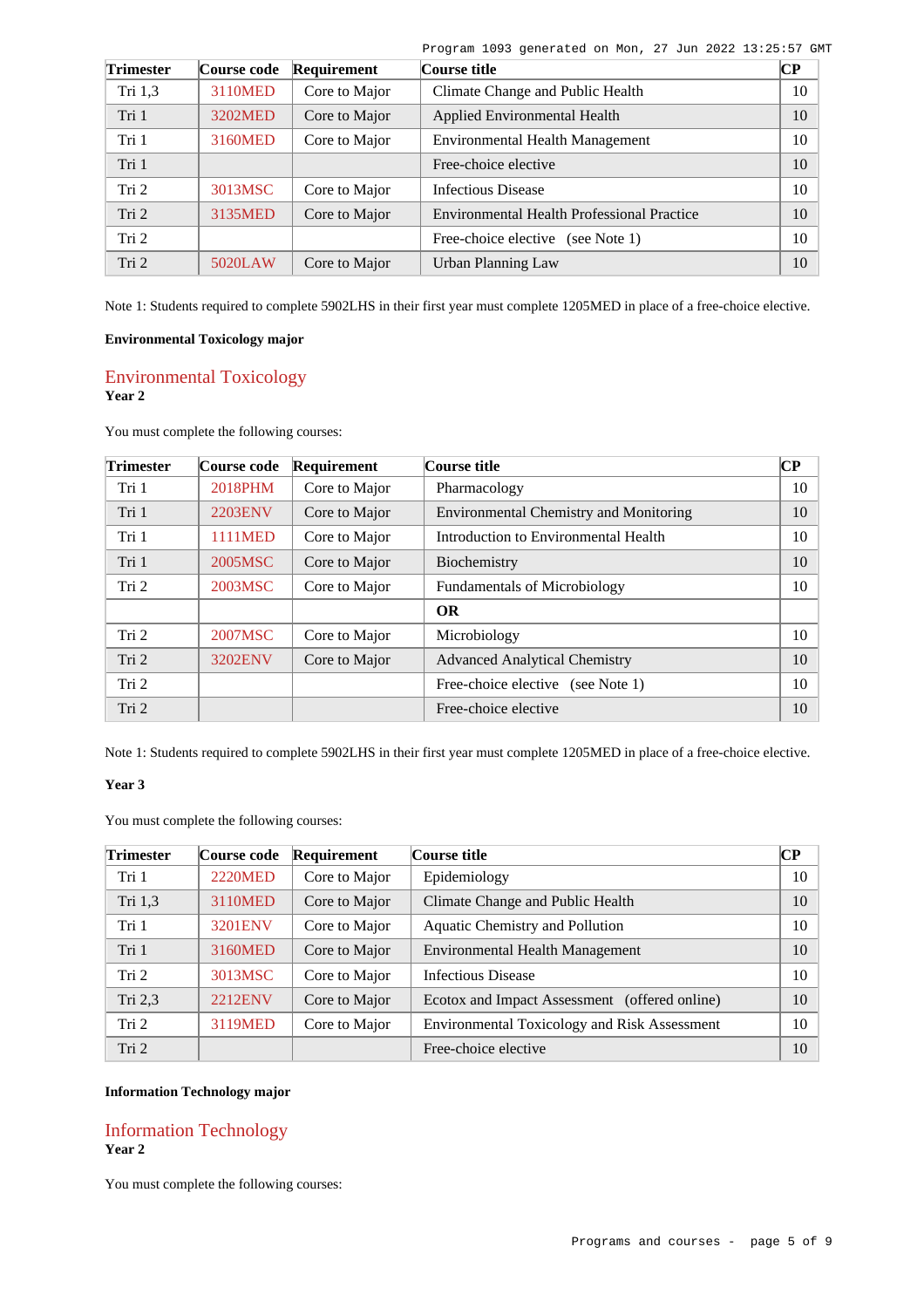Program 1093 generated on Mon, 27 Jun 2022 13:25:57 GMT

| <b>Trimester</b> | Course code    | Requirement   | Course title                            | CР |
|------------------|----------------|---------------|-----------------------------------------|----|
| Tri 1            | <b>2220MED</b> | Core to Major | Epidemiology                            | 10 |
| Tri 1            | <b>2807ICT</b> | Core to Major | <b>Programming Principles</b>           | 10 |
| Tri 1            | 2814ICT        | Core to Major | Data Management                         | 10 |
| Tri 1            |                |               | Free-choice elective (see Note 1)       | 10 |
| Tri 2            | 2003MSC        | Core to Major | <b>Fundamentals of Microbiology</b>     | 10 |
|                  |                |               | <b>OR</b>                               |    |
| Tri 2            | 2007MSC        | Core to Major | Microbiology                            | 10 |
| Tri 2            | <b>2810ICT</b> | Core to Major | Software Technologies                   | 10 |
| Tri <sub>2</sub> |                |               | Free-choice elective (see Note 1 and 2) | 10 |
| Tri 2            |                |               | Free-choice elective (see Note 1)       | 10 |

## **Year 3**

You must complete the following courses:

| <b>Trimester</b> | Course code    | Requirement   | Course title                                          |    |
|------------------|----------------|---------------|-------------------------------------------------------|----|
| Tri 1            | 3017MSC        | Core to Major | Clinical Perspectives in Human Health and Development | 10 |
| Tri 1            | 3121MED        | Core to Major | First Peoples Health and Practice                     | 10 |
| Tri 1            | 4030ICT        | Core to Major | Big Data Analytics and Social Media                   | 10 |
| Tri 1            | 3701ICT        | Core to Major | <b>Mobile Application Development</b>                 | 10 |
| Tri 1,2 or 3     | 2043IBA        | Core to Major | Innovation, Creativity and Entrepreneurship           | 10 |
| Tri 2            | <b>2030ICT</b> | Core to Major | Introduction to Big Data Analytics                    | 10 |
| Tri 2            | 2703ICT        | Core to Major | <b>Web Application Development</b>                    | 10 |
| Tri 2            |                |               | Free-choice elective (see Note 1)                     | 10 |

Note 1: A minimum of 20 credit points of free-choice electives must be at Level 3 or higher.

Note 2: Students required to complete 5902LHS in their first year must complete 1205MED in place of a free-choice elective.

## No Major Option (1 available) Health Science (for students not completing a major) **Year 2**

You must complete the following courses:

| <b>Trimester</b> | Course code | Requirement   | Course title                        | $\bf CP$ |
|------------------|-------------|---------------|-------------------------------------|----------|
| Tri 1            | 2220MED     | Core to Major | Epidemiology                        | 10       |
| Tri 1            |             |               | Listed electives                    | 30       |
| Tri 2            | 2007MSC     | Core to Major | Microbiology                        | 10       |
|                  |             |               | OR                                  |          |
| Tri 2            | 2003MSC     | Core to Major | <b>Fundamentals of Microbiology</b> | 10       |
| Tri <sub>2</sub> |             |               | Listed electives                    | 30       |

## **Year 3**

You must complete the following courses: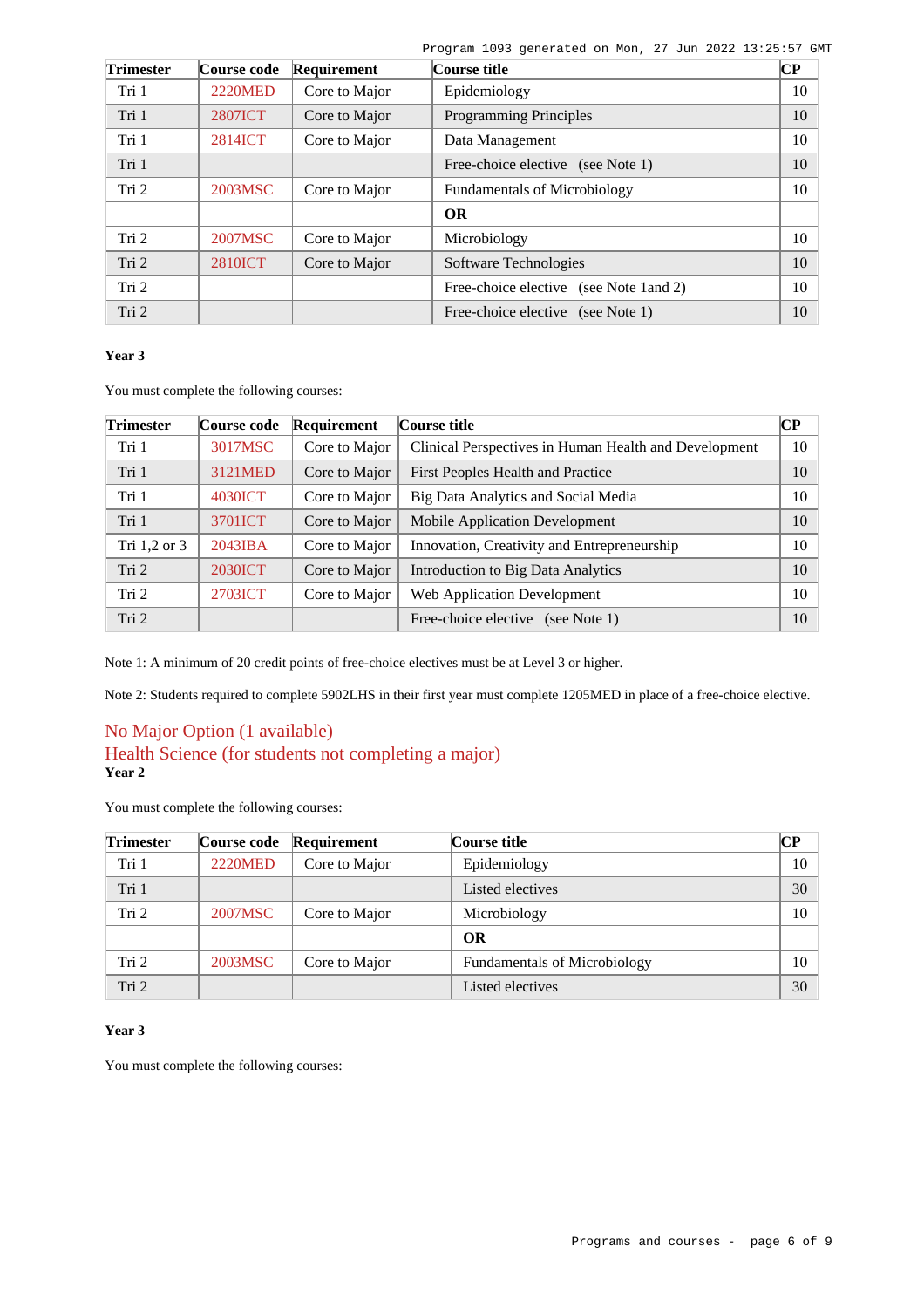Program 1093 generated on Mon, 27 Jun 2022 13:25:57 GMT

| <b>Trimester</b> | Course code | Requirement   | Course title                                          | <b>CP</b> |
|------------------|-------------|---------------|-------------------------------------------------------|-----------|
| Tri 1            | 3017MSC     | Core to Major | Clinical Perspectives in Human Health and Development | 10        |
| Tri 1            |             |               | Listed elective                                       | 10        |
| Tri 1            |             |               | Free-choice elective                                  | 10        |
|                  |             |               | <b>OR</b>                                             |           |
| Tri 1            |             |               | Listed elective                                       | 10        |
| Tri 1            | 3121MED     | Core to Major | First Peoples Health and Practice                     | 10        |
| Tri 2            |             |               | Listed electives                                      | 20        |
| Tri 2            |             |               | Free-choice electives<br>(see Note 1)                 | 20        |

Note 1: Students required to complete 5902LHS in their first year must complete 1205MED in place of a free-choice elective.

# Electives (2 available) Listed electives

| <b>Trimester</b> | Course code    | Requirement            | Course title                                      | CР |
|------------------|----------------|------------------------|---------------------------------------------------|----|
| Tri 1            | 1111MED        | <b>Listed Elective</b> | Introduction to Environmental Health              | 10 |
| Tri 1            | 2018PHM        | <b>Listed Elective</b> | Pharmacology                                      | 10 |
| Tri 1            | 2014MSC        | <b>Listed Elective</b> | Organic Chemistry                                 | 10 |
| Tri 1            | <b>2000MSC</b> | <b>Listed Elective</b> | <b>Molecular Genetics</b>                         | 10 |
| Tri 1            | 2005MSC        | <b>Listed Elective</b> | Biochemistry                                      | 10 |
| Tri 1            | 2006AHS        | <b>Listed Elective</b> | Neural Basis of Movement                          | 10 |
| Tri 1            | 2008MSC        | <b>Listed Elective</b> | <b>Structural Biochemistry</b>                    | 10 |
| Tri 1            | 2012AHS        | <b>Listed Elective</b> | <b>Integrated Systems Physiology</b>              | 10 |
| Tri 1            | 2210AHS        | <b>Listed Elective</b> | Nutrition                                         | 10 |
| Tri 1            | 2203ENV        | <b>Listed Elective</b> | Environmental Chemistry and Monitoring            | 10 |
| Tri 1            | 2315ENV        | <b>Listed Elective</b> | Urban Ecology and Biodiversity                    | 10 |
| Tri 1            | 2214MED        | <b>Listed Elective</b> | <b>Public Health Research Methods</b>             | 10 |
| Tri 1            | 3004MSC        | <b>Listed Elective</b> | Immunology                                        | 10 |
| Tri 1            | 3020MSC        | <b>Listed Elective</b> | <b>Molecular Diagnostics</b>                      | 10 |
| Tri 1            | 3014MSC        | <b>Listed Elective</b> | Molecular Biology                                 | 10 |
| Tri 1            | 3016MSC        | <b>Listed Elective</b> | Macromolecular and Cellular Biochemistry          | 10 |
| Tri 1            | 3006MSC        | <b>Listed Elective</b> | <b>Clinical Microbiology</b>                      | 10 |
| Tri 1            | 3007MSC        | <b>Listed Elective</b> | Histology                                         | 10 |
| Tri 1            | 3134MED        | <b>Listed Elective</b> | Nutrition Through the Lifecycle                   | 10 |
| Tri 1            | 3202MED        | <b>Listed Elective</b> | Applied Environmental Health                      | 10 |
| Tri 1            | 3160MED        | <b>Listed Elective</b> | <b>Environmental Health Management</b>            | 10 |
| Tri 1            | 2814ICT        | <b>Listed Elective</b> | Data Management                                   | 10 |
| Tri 1            | 3701ICT        | <b>Listed Elective</b> | Mobile Application Development                    | 10 |
| Tri 1            | 4030ICT        | <b>Listed Elective</b> | Big Data Analytics and Social Media               | 10 |
| Tri 1,3          | 3110MED        | <b>Listed Elective</b> | Climate Change and Public Health                  | 10 |
| Tri 1,3          | <b>2805NRS</b> | <b>Listed Elective</b> | Legal and Ethical Principles in Healthcare        | 10 |
| Tri 2            | 2002MSC        | <b>Listed Elective</b> | Pathophysiology                                   | 10 |
| Tri 2            | 2011MSC        | Listed Elective        | Metabolism                                        | 10 |
| Tri 2            | 2020MSC        | Listed Elective        | Neurobiology                                      | 10 |
| Tri 2            | 2113MED        | <b>Listed Elective</b> | Food Safety: Science and Management               | 10 |
| Tri 2            | <b>2218MED</b> | <b>Listed Elective</b> | Needs Assessment, Program Planning and Evaluation | 10 |
| Tri 2            | 3002MSC        | Listed Elective        | Pharmacology                                      | 10 |
| Tri 2            | 3008MSC        | Listed Elective        | Histopathology                                    | 10 |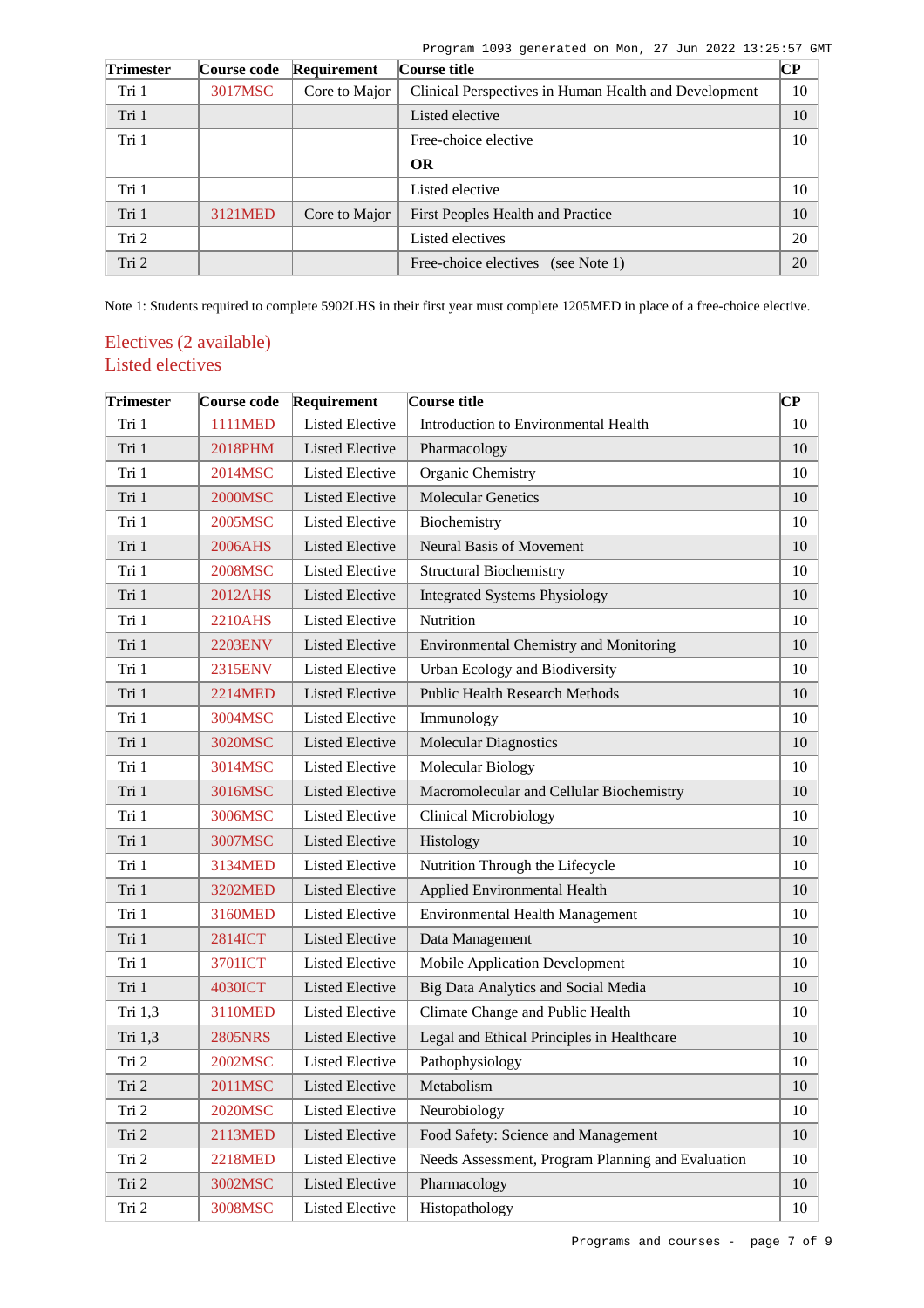|  | Program 1093 generated on Mon, 27 Jun 2022 13:25:57 GMT |  |  |  |  |
|--|---------------------------------------------------------|--|--|--|--|
|  |                                                         |  |  |  |  |

| <b>Trimester</b> | Course code       | Requirement            | Course title                                        | $ {\bf CP}$ |
|------------------|-------------------|------------------------|-----------------------------------------------------|-------------|
| Tri 2            | 3010MSC           | <b>Listed Elective</b> | <b>Advanced Anatomy and Physiology</b>              | 10          |
| Tri 2            | 3012MSC           | <b>Listed Elective</b> | <b>Clinical Biochemistry</b>                        | 10          |
| Tri 2            | 3013MSC           | <b>Listed Elective</b> | <b>Infectious Disease</b>                           | 10          |
| Tri 2            | 3022MSC           | <b>Listed Elective</b> | Molecular Medicine                                  | 10          |
| Tri 2            | 3119MED           | <b>Listed Elective</b> | <b>Environmental Toxicology and Risk Assessment</b> | 10          |
| Tri 2            | 3135MED           | <b>Listed Elective</b> | <b>Environmental Health Professional Practice</b>   | 10          |
| Tri 2            | 3205MED           | <b>Listed Elective</b> | <b>Healthcare Systems</b>                           | 10          |
| Tri 2            | 3202ENV           | <b>Listed Elective</b> | <b>Advanced Analytical Chemistry</b>                | 10          |
| Tri 2            | 5020LAW           | <b>Listed Elective</b> | <b>Urban Planning Law</b>                           | 10          |
| Tri 1,2 or 3     | $2043$ <b>IBA</b> | <b>Listed Elective</b> | Innovation, Creativity and Entrepreneurship         | 10          |
| Tri 2            | <b>2810ICT</b>    | <b>Listed Elective</b> | Software Technologies                               | 10          |
| Tri 2            | <b>2030ICT</b>    | <b>Listed Elective</b> | <b>Introduction to Big Data Analytics</b>           | 10          |
| Tri 2            | 2703ICT           | <b>Listed Elective</b> | <b>Web Application Development</b>                  | 10          |
| Tri 1,2,3        | 2004MSC           | <b>Listed Elective</b> | Pathology Techniques                                | 10          |
| Tri 2,3          | 2212ENV           | <b>Listed Elective</b> | Ecotox and Impact Assessment (offered online)       | 10          |
| Tri 3            | 3001MSC           | <b>Listed Elective</b> | Science of Infection Control                        | 10          |
| Tri 1            | 1505LHS           | <b>Listed Elective</b> | Introduction to Communication and Journalism        | 10          |
| Tri 2,3          | 2515LHS           | <b>Listed Elective</b> | <b>Media Relations</b>                              | 10          |
| Tri 1            | <b>2505LHS</b>    | <b>Listed Elective</b> | <b>Ethical Communication</b>                        | 10          |
| Tri 2            | 3507LHS           | <b>Listed Elective</b> | Human Rights Journalism and Communication           | 10          |
| Tri 2            | 1512LHS           | <b>Listed Elective</b> | <b>Communication Performance</b>                    | 10          |
| Tri 2            | 2525LHS           | <b>Listed Elective</b> | <b>Health and Science Communication</b>             | 10          |
| Tri 1            | <b>3521LHS</b>    | <b>Listed Elective</b> | Social Media for Global Communicators               | 10          |
| Tri 2            | 3517LHS           | <b>Listed Elective</b> | Crisis and Disaster Communication                   | 10          |
| Tri 1,2,3        | 3002LFC           | <b>Listed Elective</b> | Community Internship and Partnerships for SDGs      | 10          |
| Tri 2            | <b>2002NSC</b>    | <b>Listed Elective</b> | Human Physiology                                    | 10          |
| Tri 2            | 3014NSC           | <b>Listed Elective</b> | <b>Advanced Physiology</b>                          | 10          |
| Tri 1            | 3003MSC           | <b>Listed Elective</b> | <b>Research Project</b>                             | 10          |

## Free-choice electives

You may select free-choice electives from the list below or any [Undergraduate free-choice elective/s](https://www148.griffith.edu.au/programs-courses/Search/Results?SearchRequestType=CourseCatalogue&AcademicCareerName=UGRD&IsFreeChoiceElective=True) offered across the University provided prerequisites are met. If you require guidance, please liaise with your Program Director.